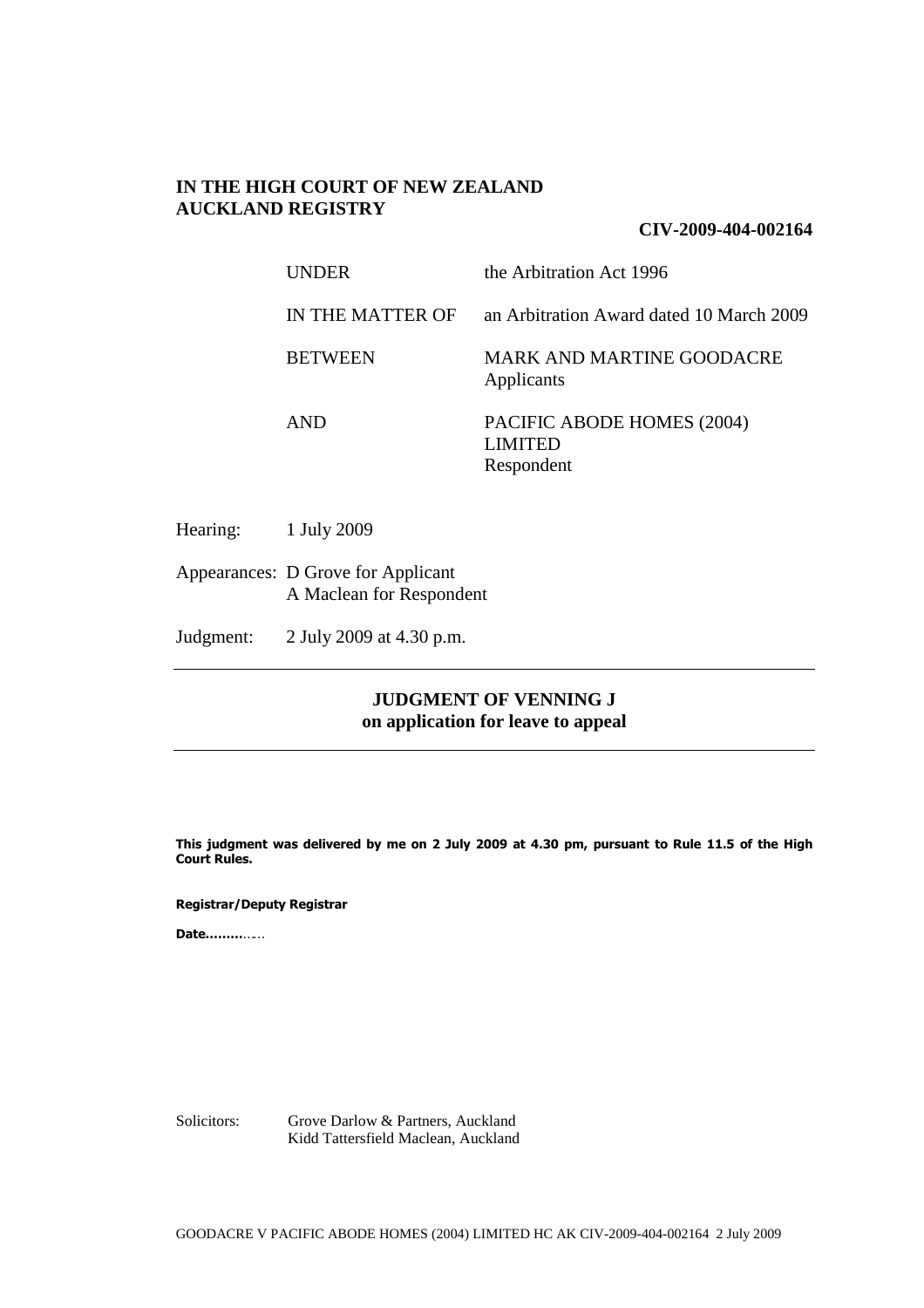### **Introduction**

[1] The applicants seek leave to appeal the partial award dated 10 March 2009 and final award dated 6 May 2009 made by an arbitrator pursuant to which the applicants were directed to pay \$122,613.74 (including interest and costs) to the respondent.

### **Other proceedings**

[2] The applicants also seek to set aside the award under cl 34 of the First Schedule to the Arbitration Act 1996 on the grounds that a breach of the rules of natural justice occurred during the arbitral proceedings or in connection with the making of the order with the result the award is in conflict with the public policy of New Zealand.

[3] In separate proceedings CIV-2009-404-3656 the respondents seek to enter the award as a judgment in this Court. In response the applicants have made an application for an order refusing recognition and enforcement of the award.

[4] Despite the other applications before the Court counsel agreed that the hearing before me was to be limited to the application for leave to appeal.

#### **Background to the arbitration**

[5] The dispute arose out of building work carried out by the respondent at a property owned by the applicants. The work was carried out pursuant to a labour only contract evidenced by a letter of 1 November 2006. During the course of the contract the parties had a falling-out over the respondent's claims for payment and the scope of the contract. The contract was terminated by agreement. Other contractors were engaged by the applicants to complete the building work and the dispute referred to arbitration.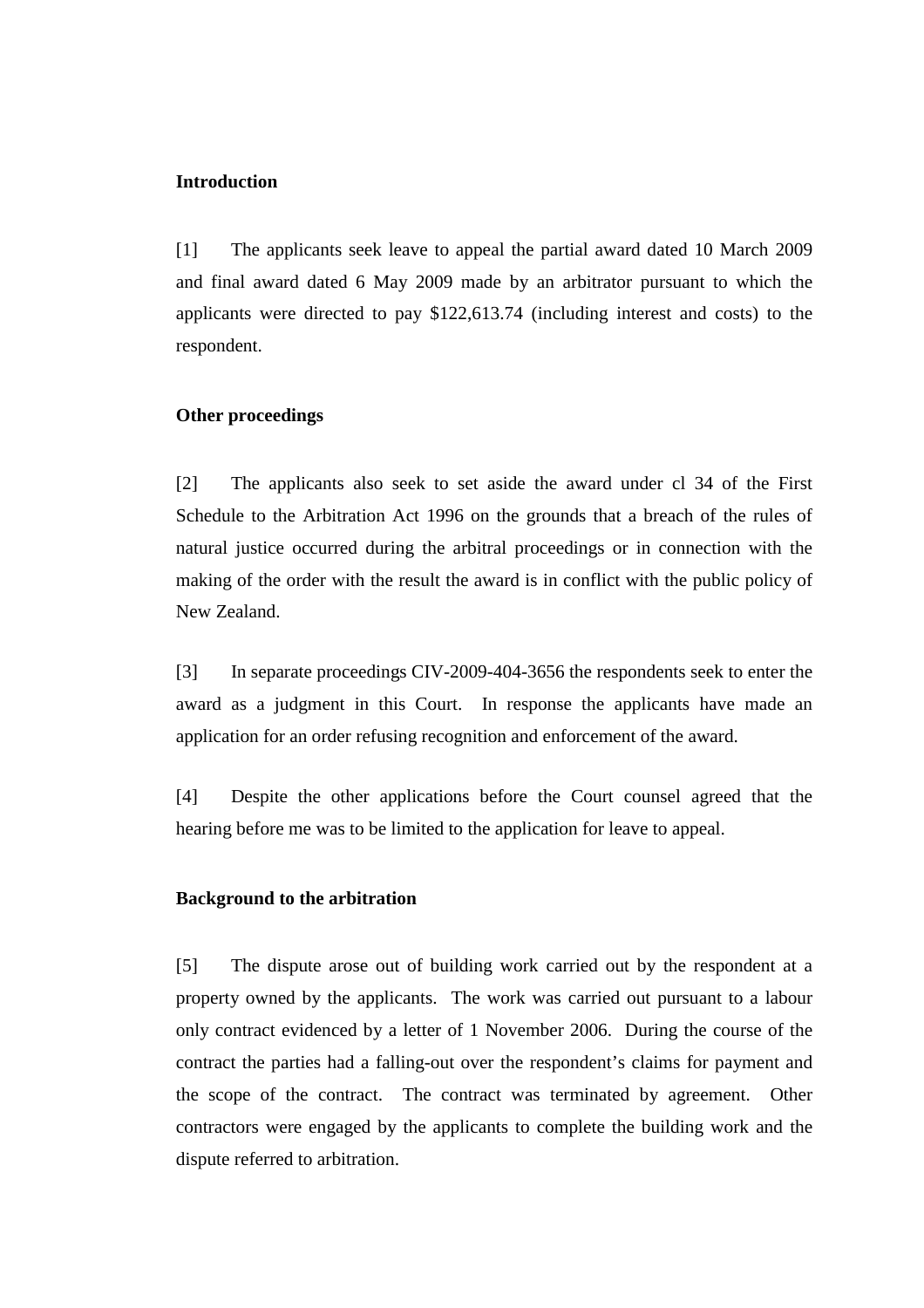- [6] The arbitrator identified the following principal issues for determination:
	- the terms of the agreement;
	- the value of the incomplete work at the time of cancellation;
	- the proper amount to be claimed by the respondent for additional work;
	- the proper amount to be paid by the applicant in respect of Placemaker invoices and other reimbursement invoices;
	- the extent and value of defective work for which the respondent was responsible;
	- claims for consequential damages; and
	- the pool cover deposit.

[7] On principal issues, particularly the interpretation of the contract including the terms of the contract and scope of the respondent's obligations under it, the arbitrator found in favour of the respondent.

[8] The applicants seek leave to appeal against those findings.

# **Legal principles**

[9] The appeal is restricted to questions of law. Leave is required to appeal as the parties did not agree that an appeal lay before the making of the award and the respondent does not consent to the appeal: cl 5(1) Second Schedule Arbitration Act 1996. The Court may not grant leave unless it considers that, having regard to all the circumstances, the determination of the question of law concerned could substantially affect the rights of one or more of the parties: cl 5(2). That requirement is a precondition for the grant of leave but its existence does not itself justify the grant. The principles to apply on an application for leave have been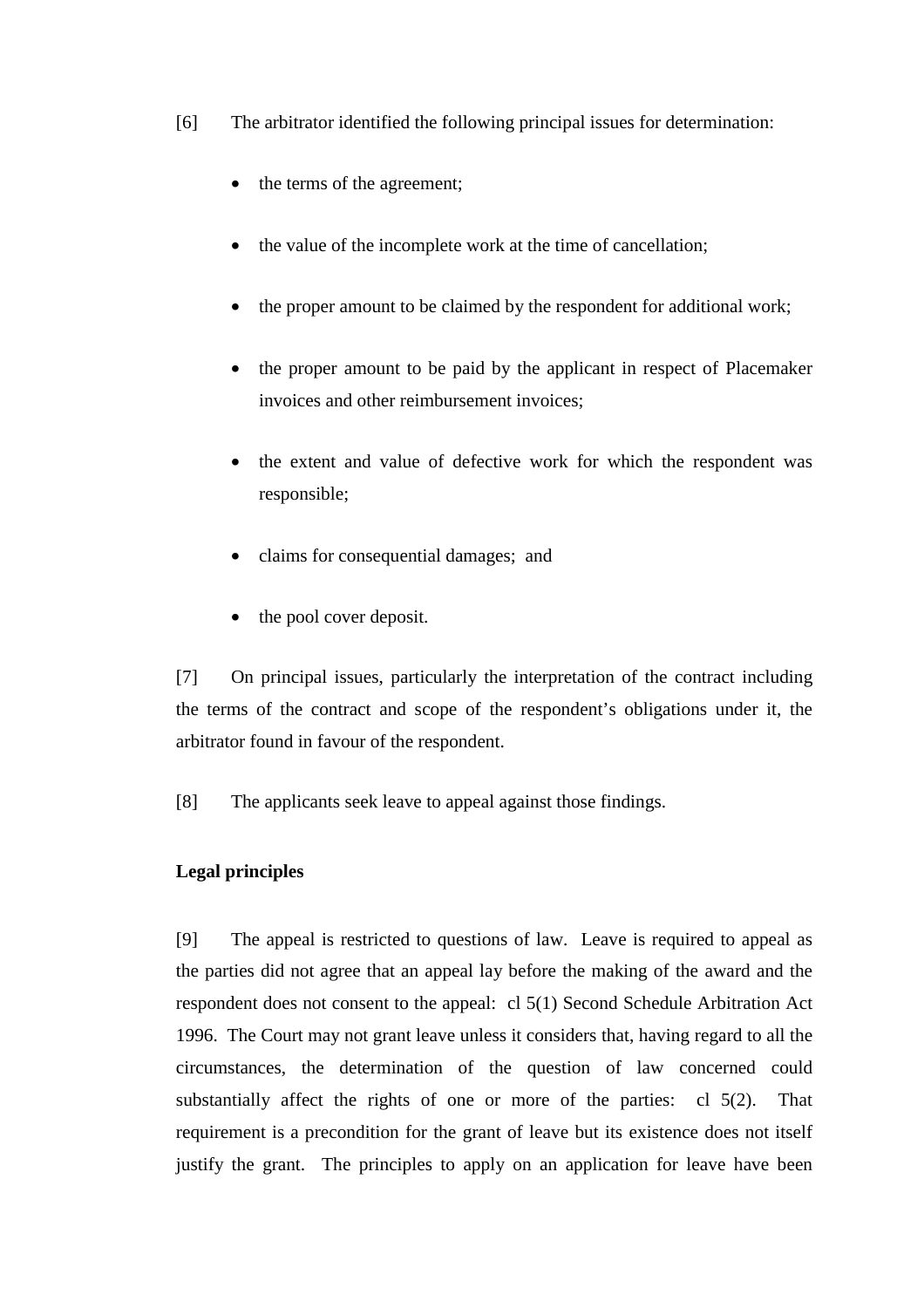settled by a Full Court of the Court of Appeal in *Gold and Resource Developments Limited (NZ) Limited v Doug Hood Limited* [2000] 3 NZLR 318.

[10] Of particular relevance in this case is that as the question involves a one-off point of little precedent value a strongly arguable case is required for leave to be granted: *Gold and Resource Developments Ltd* at para [54].

[11] The scheme and intent of the application for leave to appeal procedure is that the application will be heard and disposed of promptly: r 26.15 High Court Rules *et seq*. Counsel's submissions at the hearing are limited and the Court need not give reasons for granting leave.

#### **The grounds for leave**

[12] The application for leave sets out the following as the grounds upon which the application is pursued:

- a) The interpretation of the contract did not correctly consider alternative outcomes given the factual issues leading to and after the contract was signed;
- b) The contract was ambiguous and open to different interpretations;
- c) The arbitrator wrongly concluded that the contract document was not susceptible to more than one meaning or contained any ambiguity or contingency.
- d) There were procedural irregularities that have caused breach of natural justice.
- e) The award was based on facts not before the Court.
- f) The arbitrator failed to determine or give reasons for determinations that were before the arbitration.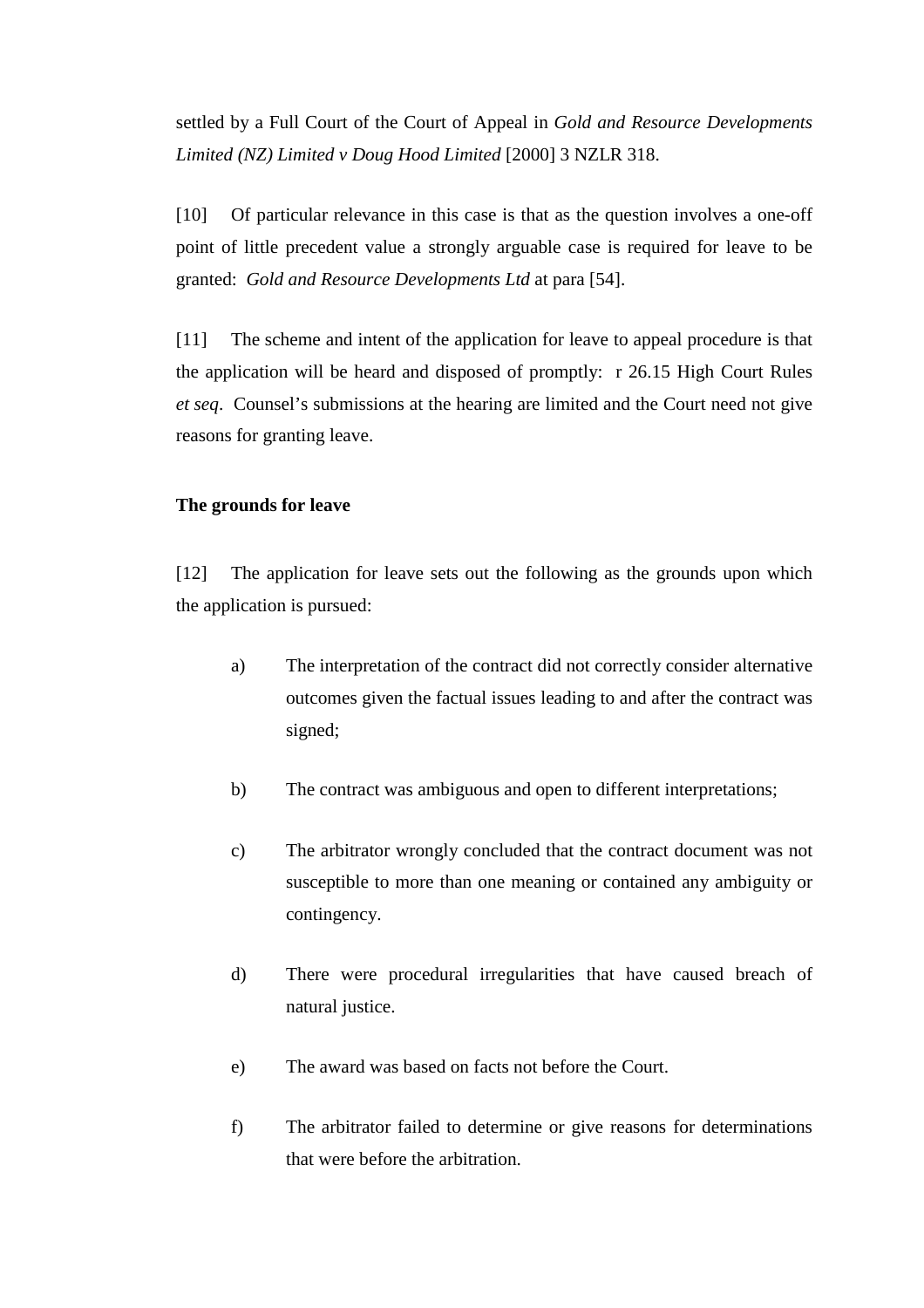- g) The award was based on facts that were contradicted by the defendant's expert evidence.
- h) The plaintiff was prejudiced in that it did not call any evidence in relation to the remuneration payable for the role of project manager.
- i) The arbitrator used his own opinions and ideas in determining issues that were not traversed during the hearing or put to the plaintiff's witnesses and experts.

[13] The application for leave is unfortunately confused by the combination of the application for leave to appeal and also the application to set aside in the one application. Although both are to be brought by way of originating application they involve different and distinct issues and should have been brought separately, particularly where, as here, the applicants intended that the application for leave to appeal would be dealt with first and in advance of the substantive application for leave to set aside.

[14] Although there is no direct evidence on the issue, for present purposes I accept it could be said the determination of the questions of law could substantially affect the applicants' rights (or for that matter, the respondent's). The pre-condition is met.

[15] Of the matters identified as grounds to support the application, the first three are most relevant to a question of law on appeal. Grounds (d) to (i) appear more directly related to the application to set aside the award on the basis of a failure of process leading to a breach of natural justice. But Mr Grove submitted that the allegation of breach of natural justice and the following grounds (e) to (i) could be considered in the context of an application for leave to appeal as it was in the case of *A's Company Limited v Dagger* HC AK M1482-SD00 5 June 2003 Baragwanath J. In that case the considerations of breach of natural justice and process were discussed during the Judge's consideration of the application for leave. No issue seems to have been taken with that approach. But I note the distinction between the application for leave to appeal and the application to set aside was observed by both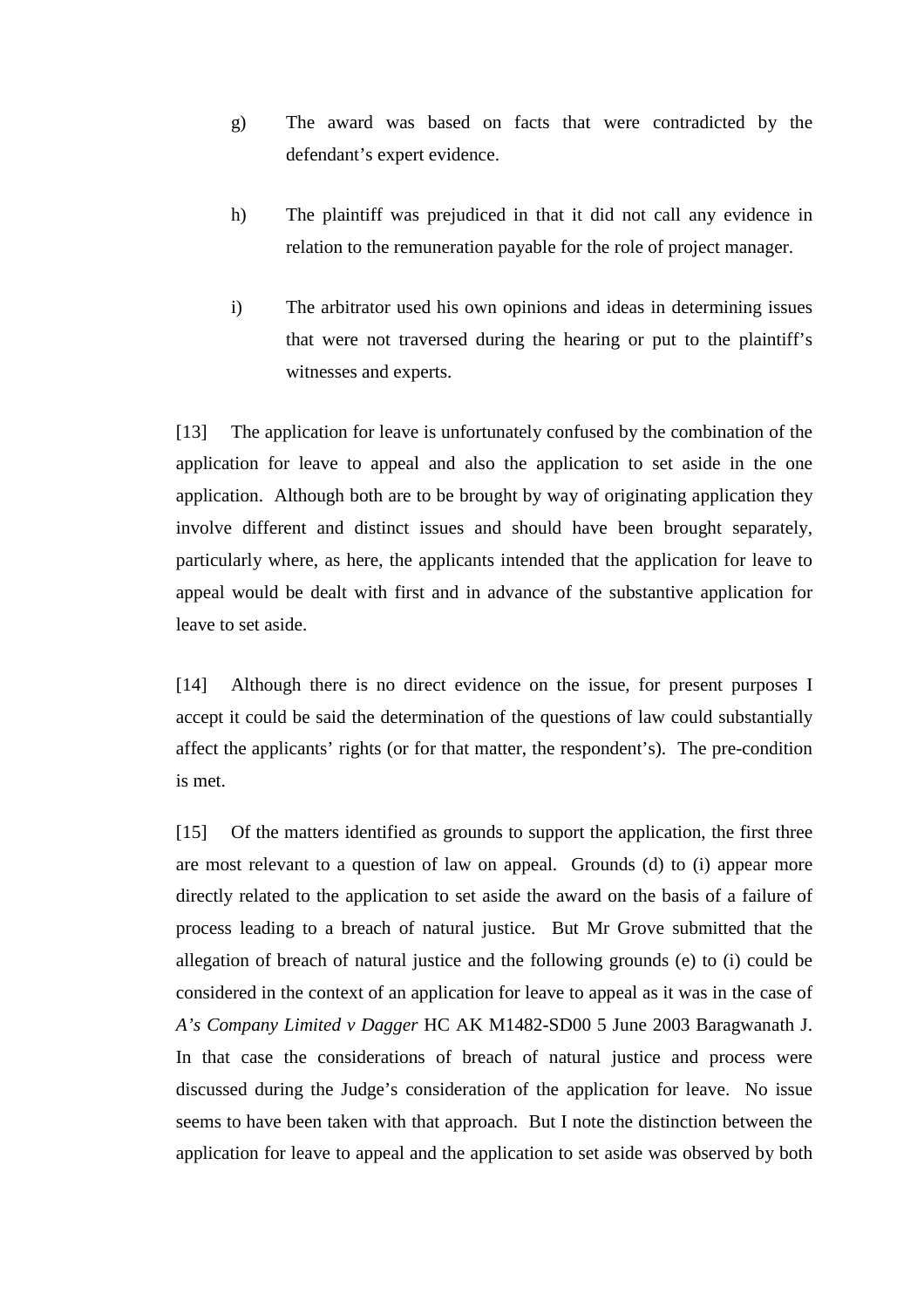Elias J and Fisher J in their respective decisions in the case of *Trustees of Rotoaira Forest Trust v Attorney-General*, both in granting leave to appeal (Elias J): [1998] 3 NZLR 89 and by Fisher J in his consideration of the application to set aside and substantive appeal: [1999] 2 NZLR 452. In my judgment, that is the preferred approach.

#### **The gravamen of the applicants' complaint**

[16] Mr Grove explained the basis of the applicants' concern at the award. In short it is that the arbitrator has misinterpreted the contract and particularly the respondent's obligations under it. Mr Grove noted that the initial negotiations between the parties contemplated a full "turn key" project which would have involved the respondent project managing the complete works. The price for that entire project was to be \$651,288 including a P & G sum of \$59,050. The P & G sum included a labour component of \$30,850 which in turn allowed \$15,750 for supervision and attendance.

[17] The parties did not, however, go ahead on the basis of a "turn key" contract. The applicants sought to reduce costs by paying for materials and subcontractors directly. Pursuant to the contract concluded between the parties as evidenced by the letter of 1 November 2006, the respondent agreed to provide a labour only contract for certain work listed in the schedule attached to the letter. The material part of the letter recorded:

Scope of work is the provision of all labour services to manage and complete all onsite construction of the trades and items listed in the attached.

All work to be as per the contract drawings and specifications and undertaken to the highest quality, best trade practice as expected for a premium quality dwelling. I (Graeme Hannah) will be physically onsite fulltime and shall supervise any direct staff. All work that needs to be sublet shall be approved by yourself before hand.

The lump sum price for labour only for this contract has been agreed at  $$244275.00 + GST$ . Any additional scope of work items or reduction to be agreed as a separate price prior to commencement if possible, or otherwise undertaken at the following hourly rates;

\* Labour rate @45 hr +GST

5t Excavator @  $$45hr + GST$  (wet hire)

...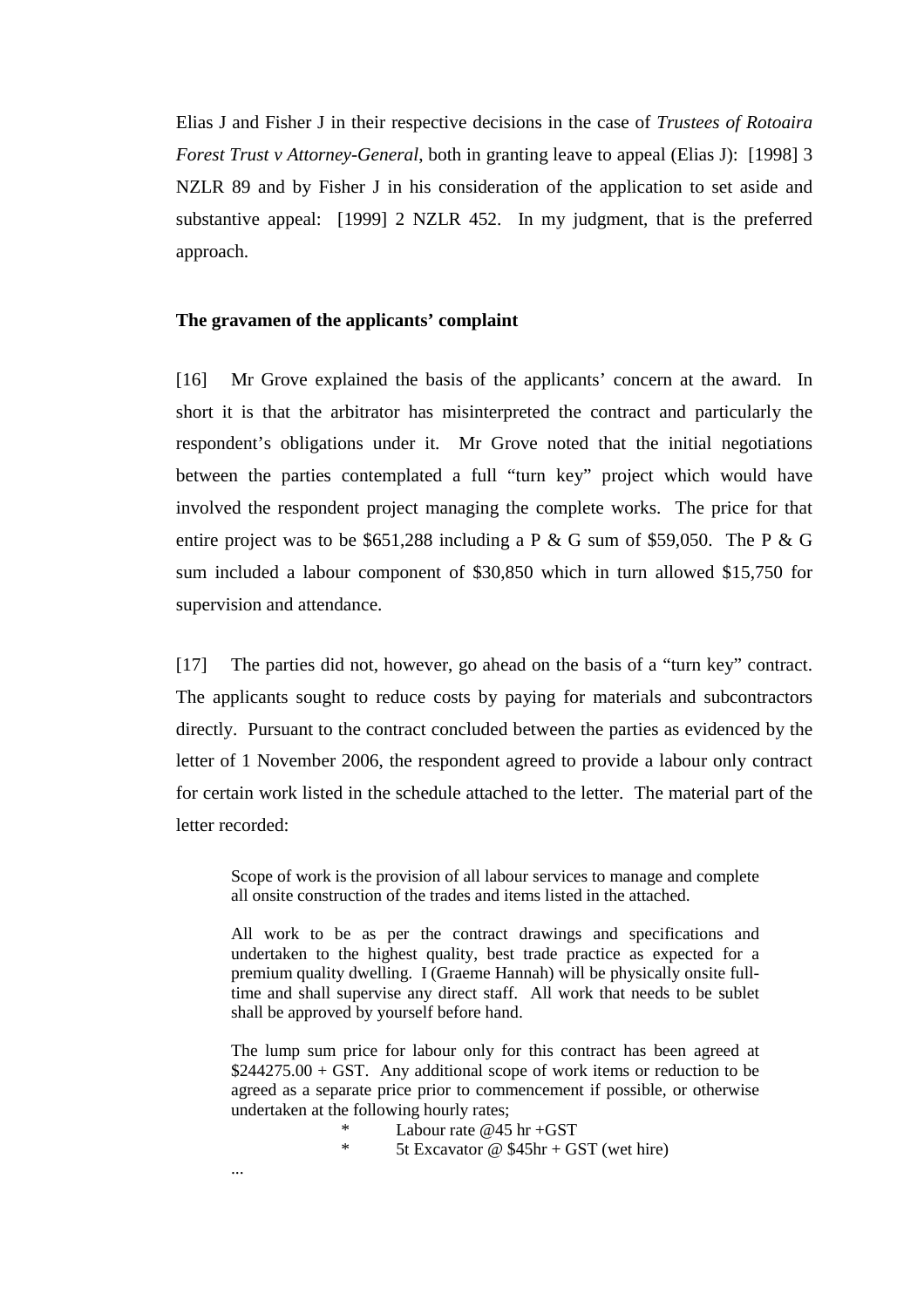[18] The P & G figure for the labour only contract was \$33,935. Mr Grove explained that the change in the P & G figure reflected a 10% variance from the \$30,850.

[19] When the respondent's evidence was exchanged in preparation for the arbitration the applicants noted that Mr Nash, a quantity surveyor who assisted in the preparation of costings for the job gave evidence that:

Typically a project management role would be costed out at 2%-4% of the materials and work by the tradesmen that were being supervised and added at the end of the costings.

[20] On the basis of that statement the applicants took the view that the figure of \$15,750 that had earlier been set out for supervision and attendance, and included within the P & G figure, was within that  $2\% - 4\%$  range and related to the project management fee the respondent was to charge for the contract. The applicants then took the view that the contract of 1 November 2006 (which included the labour only P & G figure of \$33,935) included payment to the respondent for project management services which the respondent was obliged to provide.

[21] On the other hand, the respondent's case was that in providing the labour only contract, the only supervision it was responsible for was in relation to "direct" staff, in other words those staff involved with its own labour only work. It was not to be responsible for project managing the balance of the work to be carried out on the site by the other trades people engaged by the applicants.

[22] Because of the view the applicants took of the documentation and Mr Nash's evidence they did not call expert evidence of their own on the issue. They did, however, provide evidence to the arbitrator from a number of witnesses who referred to the issue of project management (identified by the arbitrator at para [20] of the decision).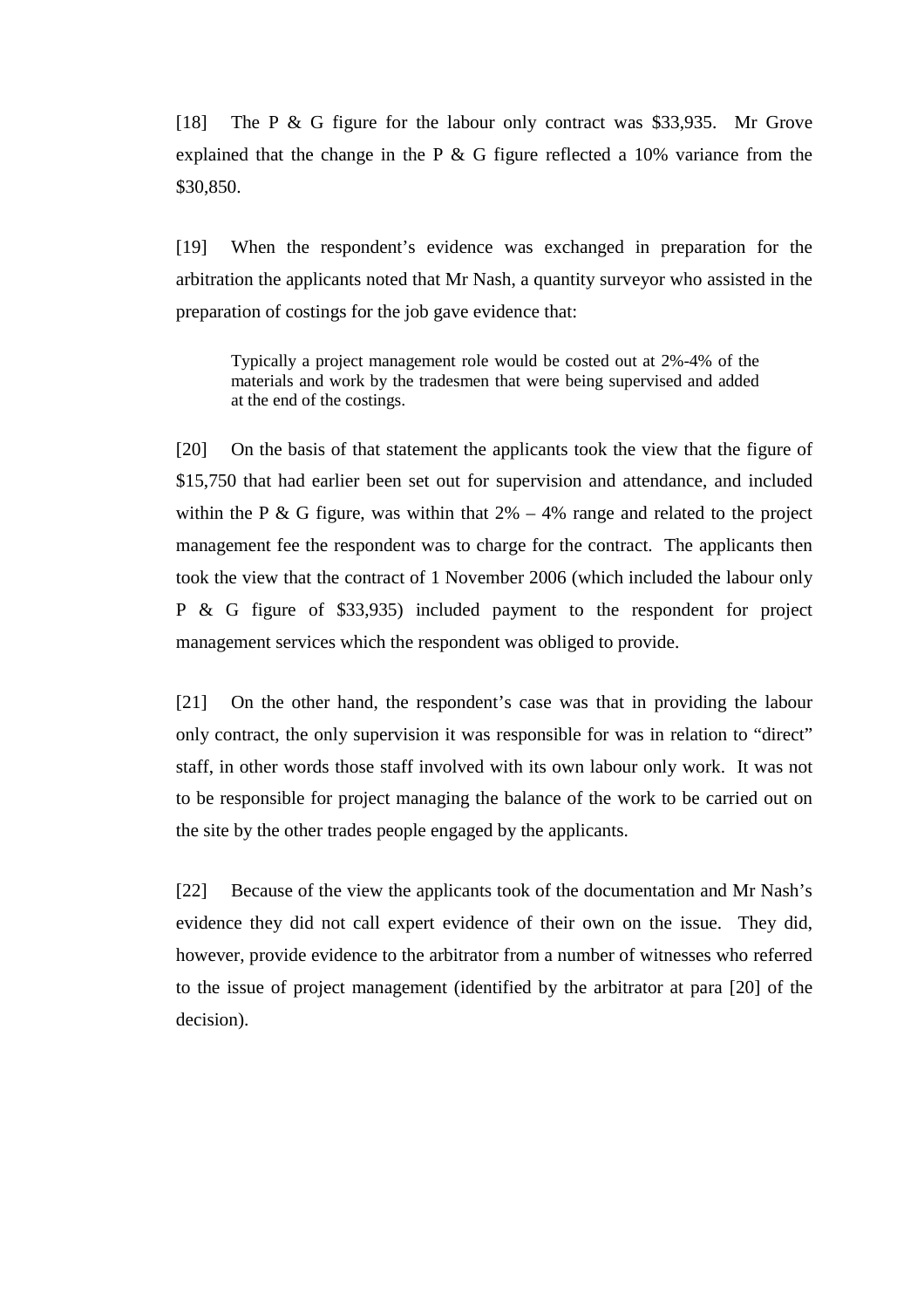#### **The arbitrator's decision**

[23] In his decision the arbitrator concluded that the agreement between the parties was a simple labour only contract. He found that the respondent was not the project manager for the entire redevelopment works and was not responsible in any capacity for the work of other contractors employed by the owners on the project. In coming to that view the arbitrator referred to the construction of the terms of the letter of 1 November and in addition made the following points:

- The applicants' arguments were inconsistent with the labour only contract structure they agreed to.
- He accepted Mr Hannah's evidence that the focus of the initial discussions was on a full contract/shared contract arrangement where he would provide a turn key service.
- He also accepted Mr Hannah's evidence that the applicants told him they did not want to pay an architect or a project manager to administer the project and the discussion turned to a labour only option.
- He was satisfied that Mr Hannah's evidence was corroborated by Mr Nash's evidence in relation to the preparation of costings.
- In the circumstances it was not surprising that Mr Hannah may have talked to the owners and Mr Jolly about project managing works prior to the signing of the final agreement but any such discussions did not of itself translate into contractual rights and obligations. He rejected Mr Mann's evidence about the matter because of his relationship with Mr Hannah.
- He was not persuaded there was any evidence of consideration for the responsibility contended. He rejected the applicant's submission that the amount of \$15,570 for supervision and attendance was for project management of the entire works.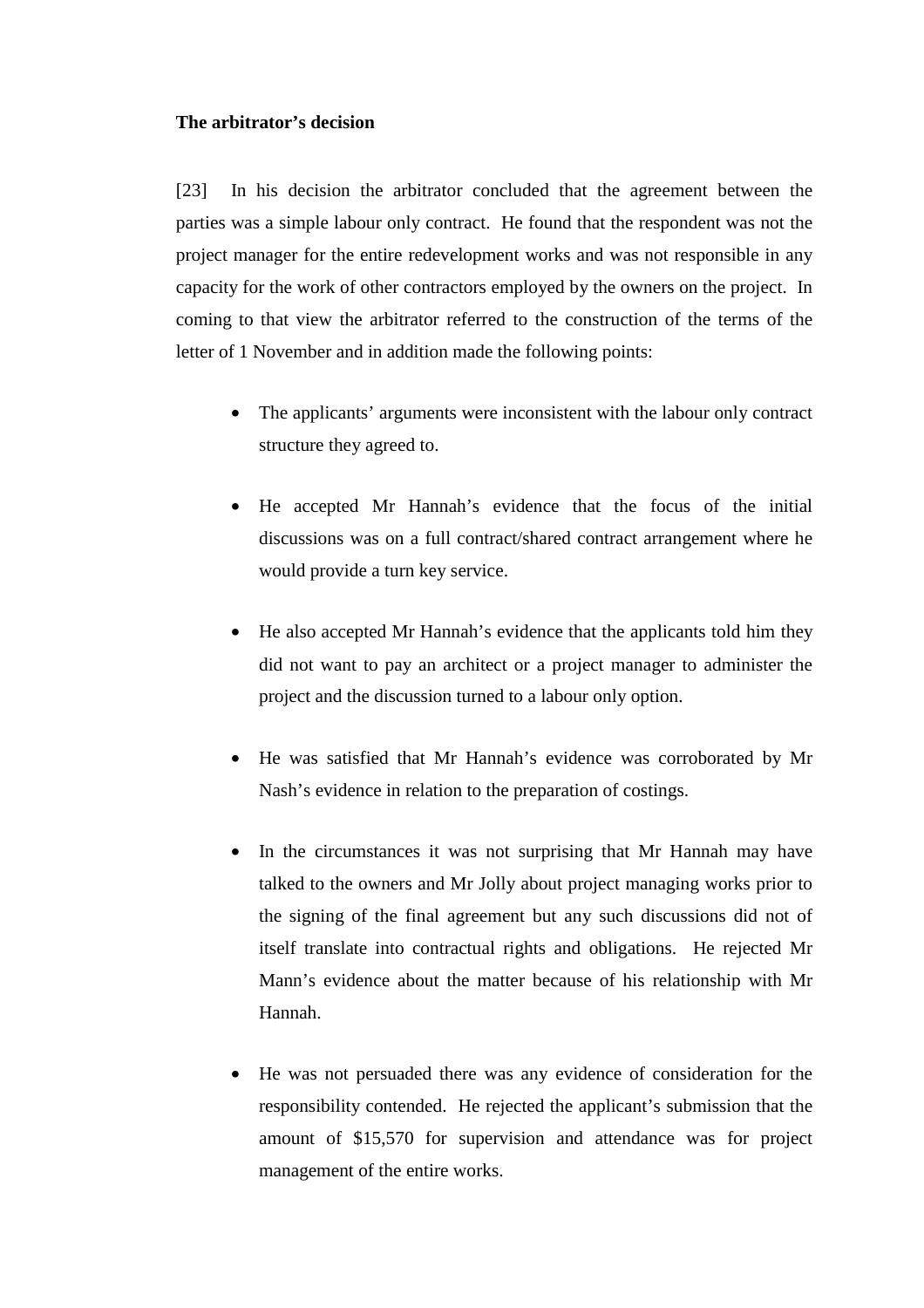• The applicants contracted with and paid each subcontractor directly. The respondent did not pay any of the tradesmen who worked on the site.

[24] The applicants do not accept the arbitrator's construction of the contract and say that his erroneous construction is based on the errors of law identified in the grounds of the application.

### **Decision**

[25] Insofar as the applicants seek to rely on the pre-contractual negotiations between the parties, (that were about a different contract which it is accepted was not proceeded with), those pre-contractual negotiations would generally not be admissible: *Boat Park Limited v Hutchinson* [1999] 2 NZLR 74, 82. But it appears both parties sought to rely on the earlier quotation for the entire work in their closing submissions to the arbitrator. In Court proceedings, the evidence would become admissible by consent: s 9 Evidence Act 2006. I accept the arbitrator was entitled to have regard to these earlier costings at least.

[26] But even accepting for present purposes the sum of \$15,750 was included for supervision and attendance in the original costings and was included in the operative contract that does not directly advance the applicants' case. There was direct evidence on whether the \$15,750 covered a project management fee. The applicants' reliance on Mr Nash's evidence that a project management fee of between two and four percent of the total price supported their interpretation that the \$15,750 for supervision and attendance was for project management overlooks the further evidence given by Mr Nash that:

This allowance [\$15,750] was not intended to cover project management or the supervision and control of other contractors employed by the owners. The costings were prepared on the basis, as advised by Graeme, that the company would be undertaking the work as a labour only contract. As such it would not be managing the project by definition. If the costings had been prepared on the basis that the company would be also acting in a project management role then the cost of doing so would have been much greater and appropriate allowance would have been made for this.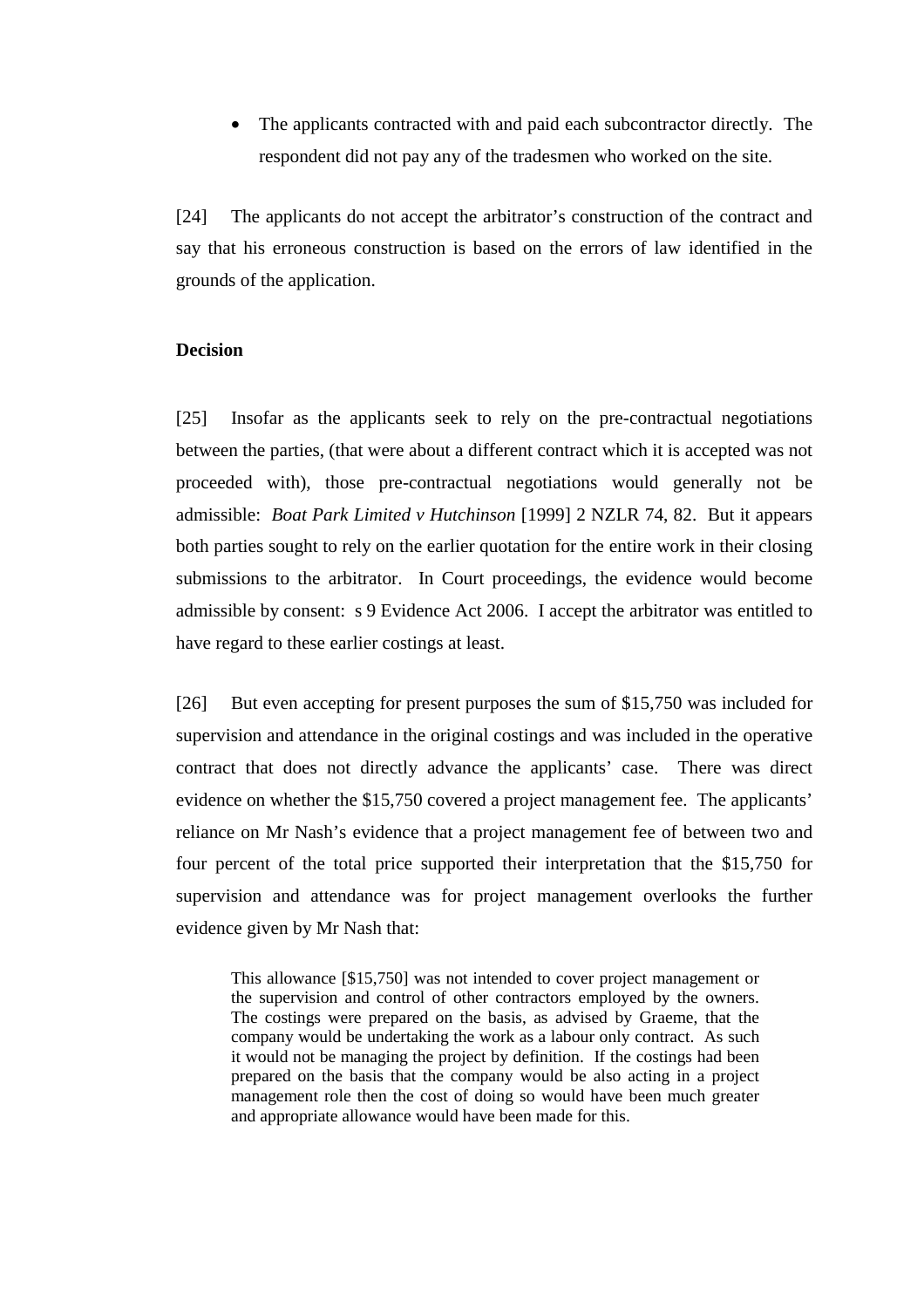[27] The arbitrator was entitled to accept that evidence from Mr Nash and conclude that the \$15,570 was not a fee for the project management of the entire works. It was open to the arbitrator to draw the conclusion that he did, on the basis of Mr Nash's evidence, that the labour only P & G figure did not include a fee for project management.

[28] Next, quite apart from the evidence of Mr Nash there is also the further point that any additional work to be carried out over and above the labour only contract was to be carried out on a charge up basis. The other contractors that the applicants say the respondent ought to have managed were not involved in that part of the project covered by the fixed price contract. The supervision and attendance allowance could not have related to their work. It is inherently more likely that an additional charge out fee would have been charged for those services.

[29] The submission that the arbitrator did not consider post contractual conduct is a challenge to the weight the arbitrator placed on the evidence before him. It is clear that the evidence of the post contractual contract relied on by the applicants was before him. The arbitrator expressly referred to the witnesses who had given evidence for both parties. He rejected some evidence. It was not necessary for the arbitrator to refer to and deal with each of the witness statements he had in front of him, particularly when he was dealing with the issue of construction of the contract.

[30] As to whether the contract was ambiguous, the arbitrator was correct to take the start point as the terms of the letter. He was entitled to find on its terms that the letter recorded a labour only contract and that the supervision was limited to the respondent's "direct" staff being workmen employed by the respondent.

[31] The arbitrator was entitled to find, for the reasons he gave, that the contract was not ambiguous and could be interpreted in the way he interpreted it. Rather than being strongly arguable that the arbitrator has erred in law in his interpretation of the contract my consideration of the documentation supports the arbitrator's interpretation of the contract.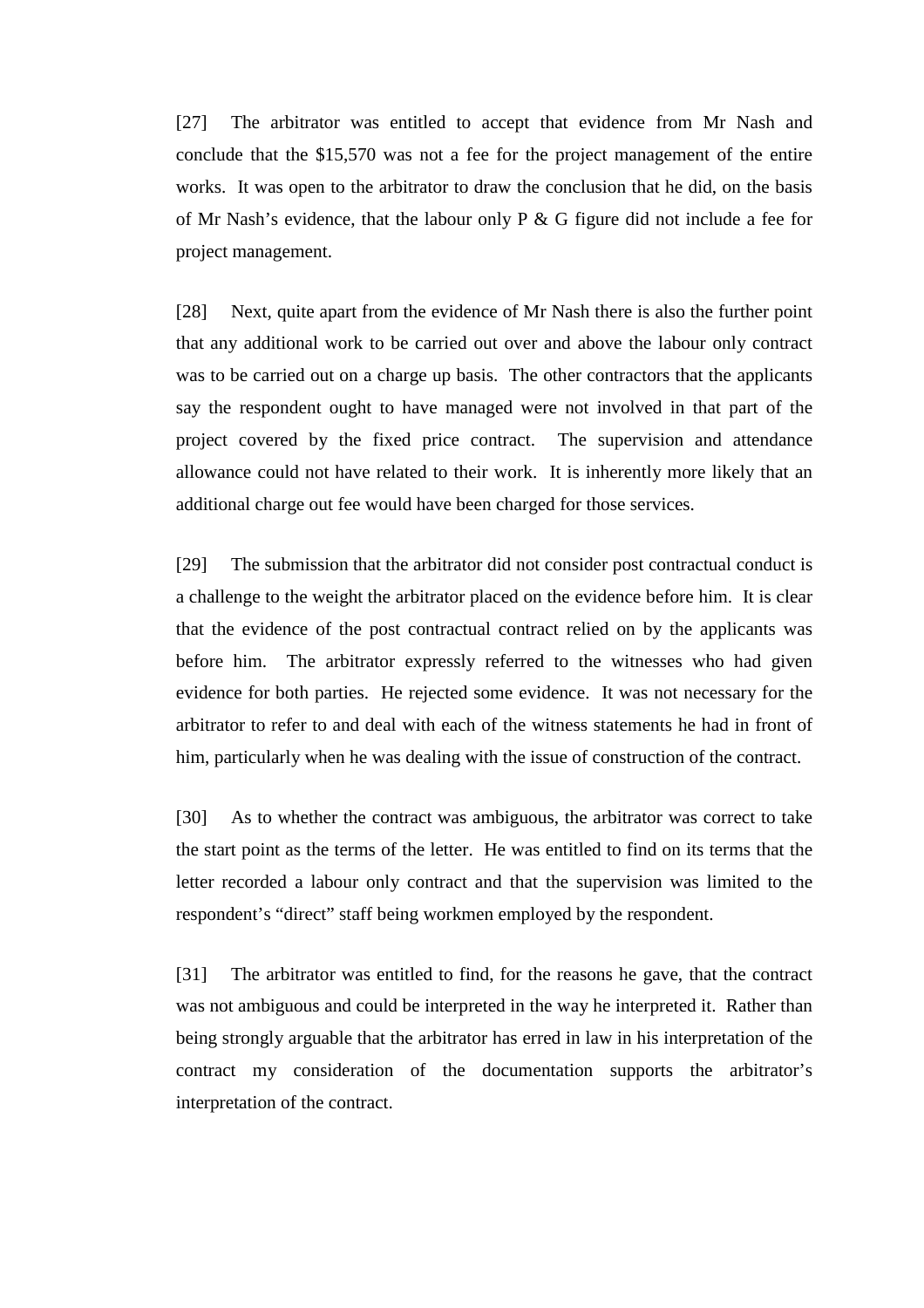[32] The remaining grounds are essentially that the arbitration process was unfair because the applicants were caught by surprise by the arbitrator's decision that the \$15,750 was not a fee for project management for the entire work, that there was no basis for the arbitrator to come to that view and that the applicants were prejudiced in that they did not call evidence to address that issue. In case I am wrong in my view that those points are more relevant to the application to set aside, I deal with them briefly.

[33] The submissions that the award was based on facts that were either not before the Court or were contradicted by the respondent's expert evidence cannot stand in light of Mr Nash's evidence. Further, I note that since that clause 5(10) was inserted in 2007 a question of law does not include any question as to whether:

- (i) the award or any part of the award was supported by any evidence or any sufficient or substantial evidence; and
- (ii) the arbitral tribunal drew the correct factual inferences from the relevant primary facts.

That does not support the applicant's case that a question of law arises on these points.

[34] Nor can it be said that the applicants were prejudiced and caught by surprise as was the concern of the Court in *A's Company Ltd* case. Both parties to this arbitration knew that at issue was the construction of the contract including the responsibility of the respondent under that contract particularly in relation to project management. The applicants decided, having received Mr Nash's evidence that it was unnecessary for them to call their own expert evidence. That was a decision the applicants made. They cannot now complain that the arbitrator took a different view of Mr Nash's evidence than they did.

[35] Nor is this a case where it can be said the arbitrator simply imposed his own opinion. The arbitrator came to a conclusion about the construction of the basic contractual document after hearing the evidence and considering the full written submissions of counsel.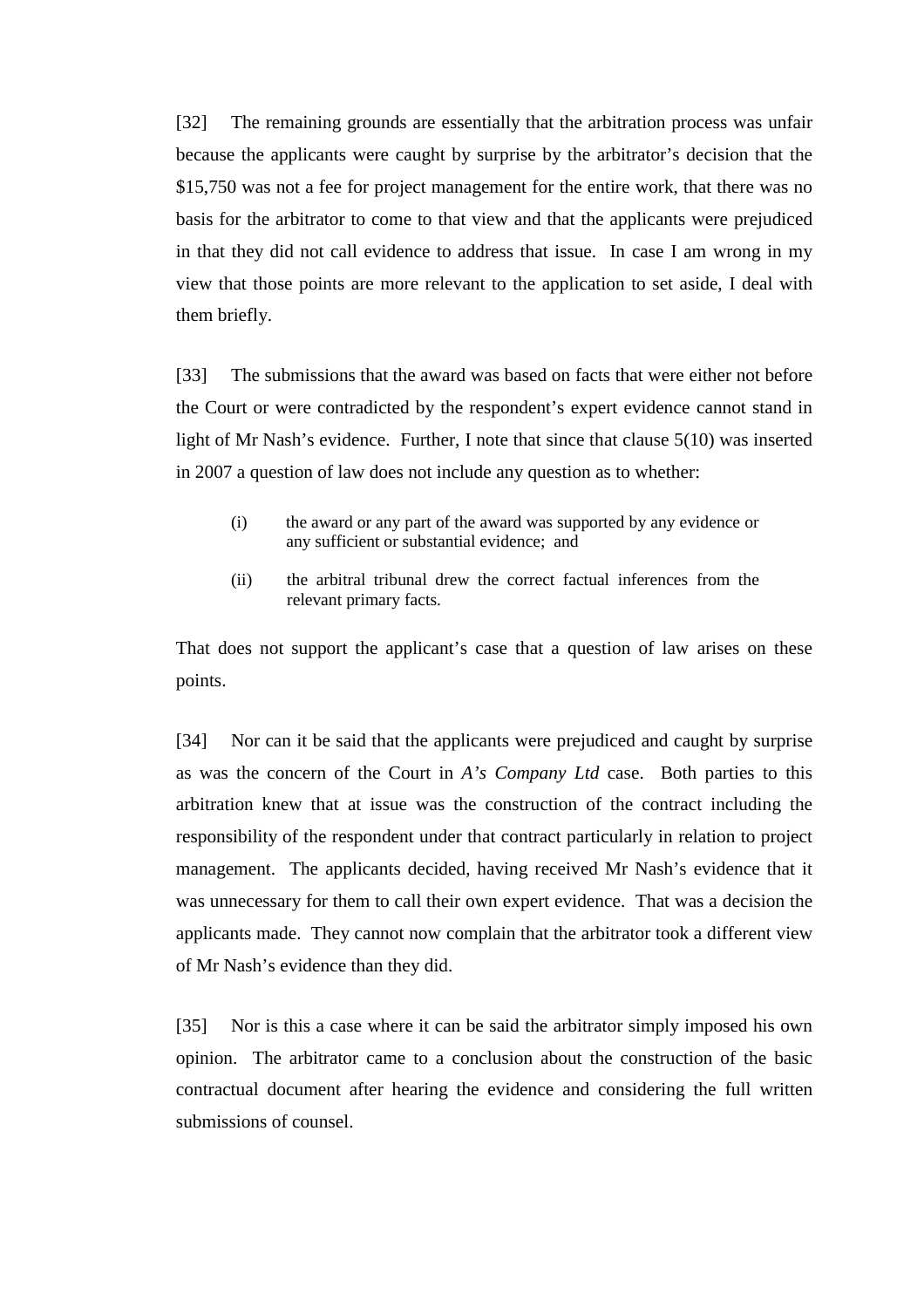[36] The applicant's case was considered by the arbitrator. Counsels' submissions addressed the very issue the arbitrator ruled on.

[37] I turn to briefly consider the other factors discussed by the Court of Appeal in *Gold and Resource Developments Limited.*

# **How the question arose before the arbitrator and the qualifications of the arbitrator.**

[38] The principal complaint is the arbitrator got the interpretation of the contract wrong. The arbitrator is a person of experience in interpretation and resolution of contractual disputes as a Fellow of the Arbitrators and Mediators Institute of New Zealand and the United Kingdom and a member of the Building Disputes Tribunal. No doubt he was appointed because of that expertise. The parties knew that the dispute involved the construction of a contract, the parties' obligations under it and agreed to the appointment of the arbitrator with that knowledge. They did not include provision for appeal as of right.

## **The importance of the dispute between the parties and the amount of money involved**

[39] The dispute concerns a monetary claim. While the award is not an inconsequential sum, nor can it be said to be for a substantial sum of money in terms of the value of the works.

### **The delay of going through the Courts**

[40] This issue is neutral in the present case. There is still an extant application for leave to set aside.

[41] The other considerations identified by the Court in *Gold and Resource Developments Ltd* are not applicable in this case.